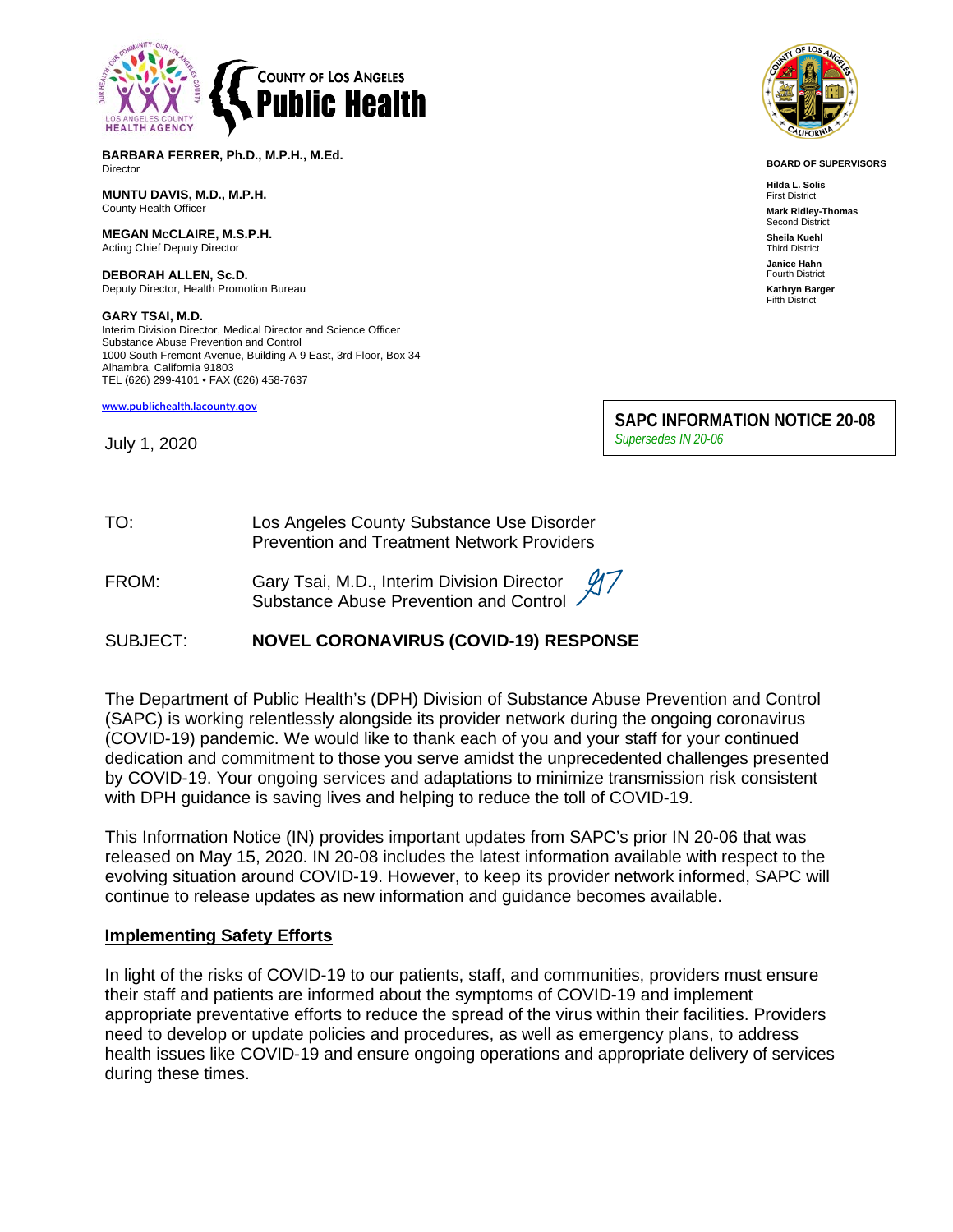Network Providers July 1, 2020 Page 2 of 9

The science and knowledge related to this virus is still evolving. As such, providers and particularly frontline staff must continually stay informed with respect to the COVID-19 situation by reviewing and posting (in common areas) the resources available on the [DPH COVID-19](http://publichealth.lacounty.gov/media/Coronavirus/)  [Webpage](http://publichealth.lacounty.gov/media/Coronavirus/) and SAPC's [Network Providers COVID-19 Webpage.](http://publichealth.lacounty.gov/sapc/providers/covid19/) DPH's Guidance for Residential Substance Use Settings and Guidance for Non-Residential Substance Use Settings contain detailed information and recommendations on current best practices to manage the risks of COVID-19. To ensure their staff and patients are fully informed as well, providers need to post educational materials on COVID-19 in all relevant threshold languages in common areas at each facility.

Additionally, steps should be taken to enhance sanitation/cleaning efforts and reduce proximity of individuals to each other, particularly in residential, inpatient, and Recovery Bridge Housing settings. The following essential resources comply with these expectations and can be downloaded for posting.

| <b>ESSENTIAL COVID-19 RESOURCES</b><br>Check the DPH and SAPC COVID-19 Webpages for Additional Resources |                                                                 |                  |
|----------------------------------------------------------------------------------------------------------|-----------------------------------------------------------------|------------------|
| <b>DPH COVID-19</b><br>Webpage                                                                           | Roadmap to Recovery (Flyer and PowerPoint)                      | Posted 05/06/20  |
|                                                                                                          | Reopening Safer at Work and In the Community Order              | Posted 06/28/20  |
|                                                                                                          | Reopening Safer at Work and In the Community FAQ                | Posted 06/28/20  |
|                                                                                                          | <b>Home Isolation Order</b>                                     | Revised 05/01/20 |
|                                                                                                          | <b>Home Quarantine Order</b>                                    | Revised 05/01/20 |
|                                                                                                          | <b>What You Should Know (Infographic)</b>                       | Revised 06/27/20 |
|                                                                                                          | <b>General Cleaning Guidance in Group Setting</b>               | Posted 03/24/20  |
|                                                                                                          | <b>Guidance for Non-Residential Substance Use Settings</b>      | Revised 05/01/20 |
|                                                                                                          | <b>Guidance for Residential Substance Use Settings</b>          | Revised 05/01/20 |
|                                                                                                          | <b>Social Distancing</b>                                        | Revised 06/05/20 |
|                                                                                                          | <b>Cloth Facial Coverings</b>                                   | Revised 06/26/20 |
|                                                                                                          | <b>Bed Positioning (Infographic)</b>                            | Posted 04/05/20  |
|                                                                                                          | <b>Guidance on Proper Grouping (Cohorting) of Residents</b>     | Revised 04/28/20 |
|                                                                                                          | Optimize the Supply of Personal Protective Equipment (PPE)      | Posted 05/01/20  |
| <b>SAPC COVID-19</b><br>Webpage                                                                          | <b>Training on COVID-19</b>                                     | Posted 03/27/20  |
|                                                                                                          | <b>COVID-19 FAQ for Prevention Providers</b>                    | Revised 05/15/20 |
|                                                                                                          | <b>COVID-19 FAQ for Treatment and DUI Providers</b>             | Revised 06/12/20 |
|                                                                                                          | <b>Residential &amp; Recovery Bridge Housing Readiness Tool</b> | Posted 03/27/20  |
|                                                                                                          | <b>COVID-19 Alert Entrance Sign</b>                             | Posted 04/08/20  |
|                                                                                                          | Are Alcohol and Drugs Getting in Your Way During COVID-19?      | Posted 05/14/20  |
| <b>DHCS COVID-19</b><br>Webpage                                                                          | Information Notice 20-009: COVID-19                             | Revised 05/20/20 |
|                                                                                                          | <b>General Behavioral Health FAQ</b>                            | Posted 05/20/20  |
|                                                                                                          | Information Notice 20-016 DUI and FAQ                           | Revised 04/23/20 |
|                                                                                                          | <b>Opioid Treatment Program FAQ</b>                             | Revised 04/23/20 |
|                                                                                                          | <b>Medications for Addiction Treatment and Telehealth</b>       | Revised 04/07/20 |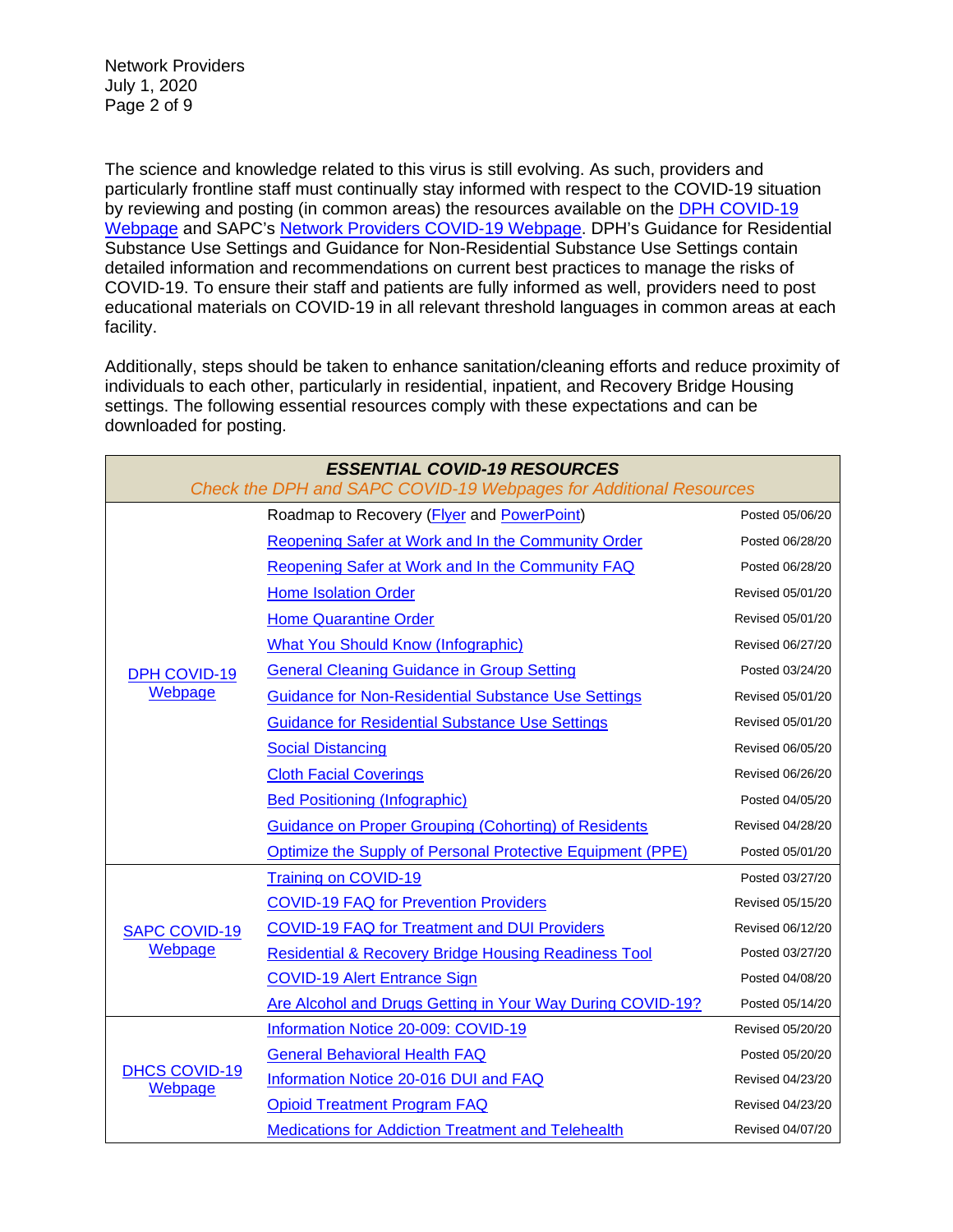Network Providers July 1, 2020 Page 3 of 9

# **Assessing for Medical Stability**

To balance substance use disorder (SUD) service needs and community health, individuals who are medically stable still need to be admitted for medically necessary treatment services. This includes individuals who are exhibiting symptoms that overlap with COVID-19 (e.g., cough, fever, shortness of breath) and who could be appropriately isolated in accordance with DPH guidance. The benefits of receiving SUD services may outweigh the risks to both the individual receiving treatment and the community. For example, individuals with un- or under-treated SUDs may not return to care and suffer morbidity or mortality as a result of their substance use, and/or exacerbate community spread if they were turned away from needed residential SUD treatment as opposed to being isolated in a residential setting. However, medically *unstable* individuals should always be immediately referred to appropriate health care services.

## **Reporting of COVID-19 Positive Cases**

Providers must report to SAPC if any client or staff test positive for COVID-19. Providers can do this by submitting the [Adverse Event Reporting Form](http://publichealth.lacounty.gov/sapc/NetworkProviders/ClinicalForms/AQI/AdverseEventReportingForm.pdf) to [sapcmonitoring@ph.lacounty.gov](mailto:sapcmonitoring@ph.lacounty.gov) within one business day.

Additionally, residential and inpatient programs are required to report if any client or staff test positive for COVID-19 to the California Department of Health Care Services (DHCS) within one business day. You may report this via telephone to your assigned DHCS analyst directly.

## **Essential Services – Treatment, Driving Under the Influence and Syringe Exchange**

Your agencies provide essential health care services to the residents of Los Angeles County.<sup>[1,](#page-2-0)[2](#page-2-1)</sup> SAPC's Substance Abuse Service Helpline (SASH) and Client Engagement and Navigation Services (CENS) remain open and continue to see a high volume of individuals seeking care. By staying open and accessible during this public health emergency and diligently implementing DPH health and safety guidelines to reduce COVID-19 transmission, you support those struggling with alcohol and drug use and their loved ones during this pandemic by ensuring that these essential services are available, even when many other non-essential businesses are closed due to the Safer at Home Order. As we know, SUD are chronic and relapsing health conditions that need to be treated despite the understandable concern about how COVID-19 may impact our staff, patients, family, and friends. While our community members may shelter in place during this emergency, their addictions will not.

As essential health care services, SUD network providers must ensure that any person eligible for SAPC services seeking treatment is able to access it, including those who may be symptomatic or positive for COVID-19.

• *Residential, Inpatient and Recovery Bridge Housing Settings*: We understand that some capacity may be reduced because symptomatic and COVID-19 positive patients are in isolation or under quarantine. However, vacant beds need to be filled in accordance with the health/social distancing *Guidance for Residential Substance Use Settings*. We also encourage staff in these facilities to use telephone and telehealth service delivery methods (see *Telehealth and Telephone – Flexible Service Options* below), especially for

<span id="page-2-0"></span><sup>1</sup> DHCS Stakeholder Letter, Clarifying the Urgency of Essential Critical Infrastructure Workers

<span id="page-2-1"></span><sup>2</sup> DPH Safer at Home for Control of COVID-19, Section 15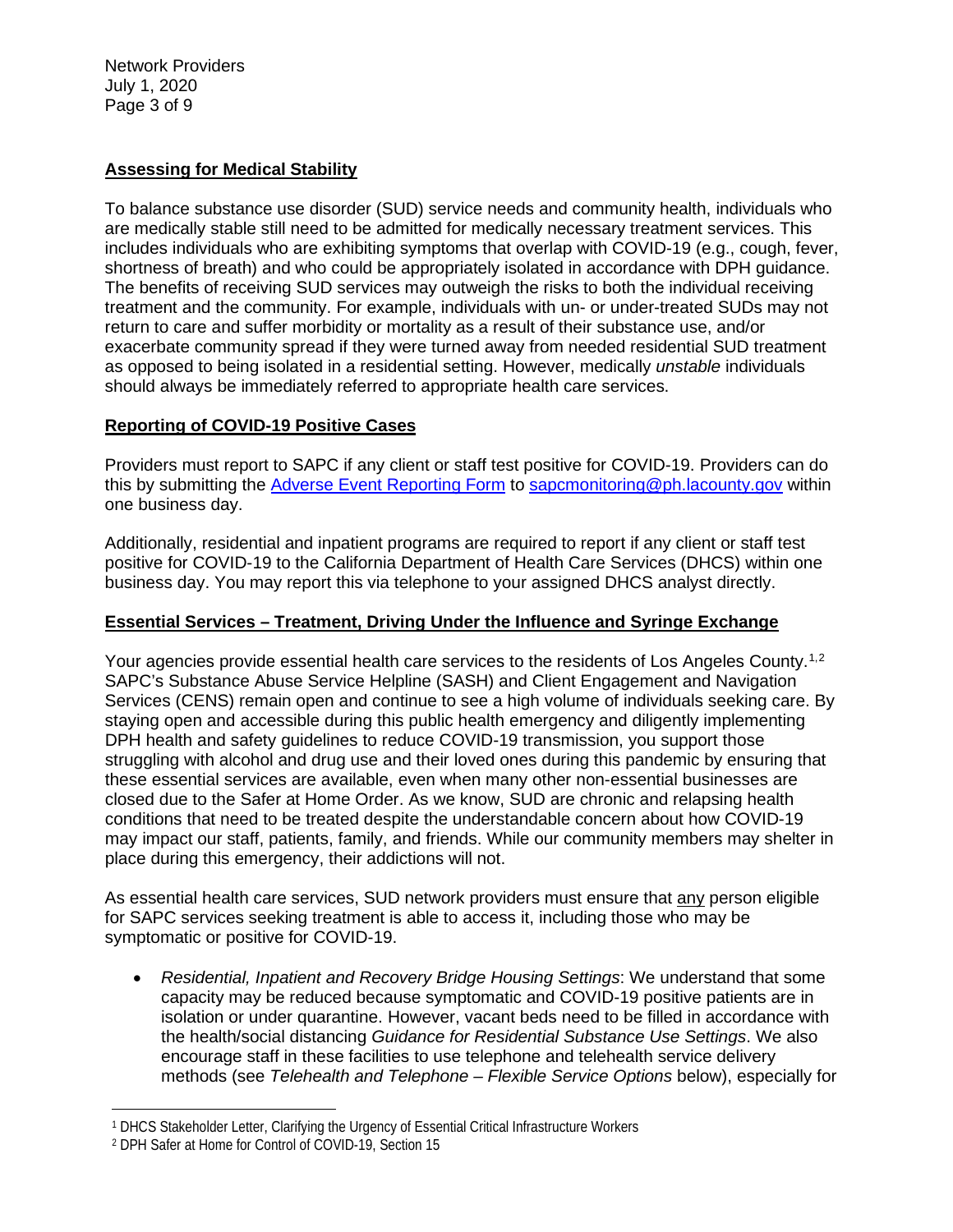Network Providers July 1, 2020 Page 4 of 9

> those in isolation or under quarantine, including exploring if prohibitions on personal devices can be safely relaxed during this period.

- *Outpatient Settings*: We encourage your agencies to launch telehealth (see *Telehealth and Telephone – Flexible Service Options* below) to enable the delivery of services remotely, especially given the expanded State and federal guidance on the use of telehealth during the public health emergency. See *Guidance for Non-Residential Substance Use Settings* for more details.
- *Opioid Treatment Programs (OTP)*: During the COVID-19 emergency period, OTPs may offer take-home dosing at the discretion of the Medical Director if the OTP submits a letter of need to DHCS for review and approval, even if minimum treatment standards are not met. OTPs should consider this option to minimize risks related to inability to access necessary Medications for Addiction Treatment (MAT) due to COVID-19. The federal Substance Abuse and Mental Health Services Administration (SAMHSA) has also released [guidance](https://www.samhsa.gov/sites/default/files/faqs-for-oud-prescribing-and-dispensing.pdf) that an initial evaluation by telehealth or telephone is now allowed for buprenorphine. For new patients receiving methadone, an in-person medical evaluation is still required, as per SAMHSA. Refer to the OTP FAQ document on the DHCS COVID-19 website and available [SAMHSA guidance](https://www.samhsa.gov/sites/default/files/faqs-for-oud-prescribing-and-dispensing.pdf) for more details.
- *Driving Under the Influence (DUI) and Penal Code 1000 (PC1000)*: Continue delivery of services in the same manner as outpatient settings, including expanded use of telephone and telehealth and modifications for in-person groups as outlined below. DUI providers who have suspended all DUI program activities should refer participants to a program that continues to offer telephone or telehealth services. Participants who prefer to take a leave of absence (LOA) must be notified it will postpone their date of program completion. The LOA must be documented in each participant's file specifying the reason is due to COVID-19. DUI providers also need to advise participants to check with their court of conviction to confirm their 90-day continuance, as some cases may have remained on the calendar as statutorily required. Participants can check their case summary at www.lacourt.org or by calling their court of conviction court clerk's office. SAPC will resume collection of fees from DUI and PC1000 providers for client enrollments beginning July 1, 2020. Refer to the DUI Program FAQ document on the DHCS COVID-19 website for more details.
- *Syringe Exchange Programs (SEP)*: Continue delivery of needle exchange supplies and services to prevent the transmission of other communicable diseases during this time and ensure availability of overdose prevention medications.
- *Client Engagement and Navigation Services (CENS)*: Continue delivery of navigation and connection services at co-locations where the facility remains open. If a site is closed, submit a request for approval of alternate work location(s) to Nislan Jose at [njose@ph.lacounty.gov](mailto:njose@ph.lacounty.gov) on a monthly basis. SAPC will review each request and notify the CENS provider of the determination via email. Telephone or telehealth can temporarily be used for screening, connection, and follow-up during this emergency period. If services are delivered at an alternate location, or services are delivered via telephone or telehealth, make sure this is documented in the notes section of the Service Connection Log.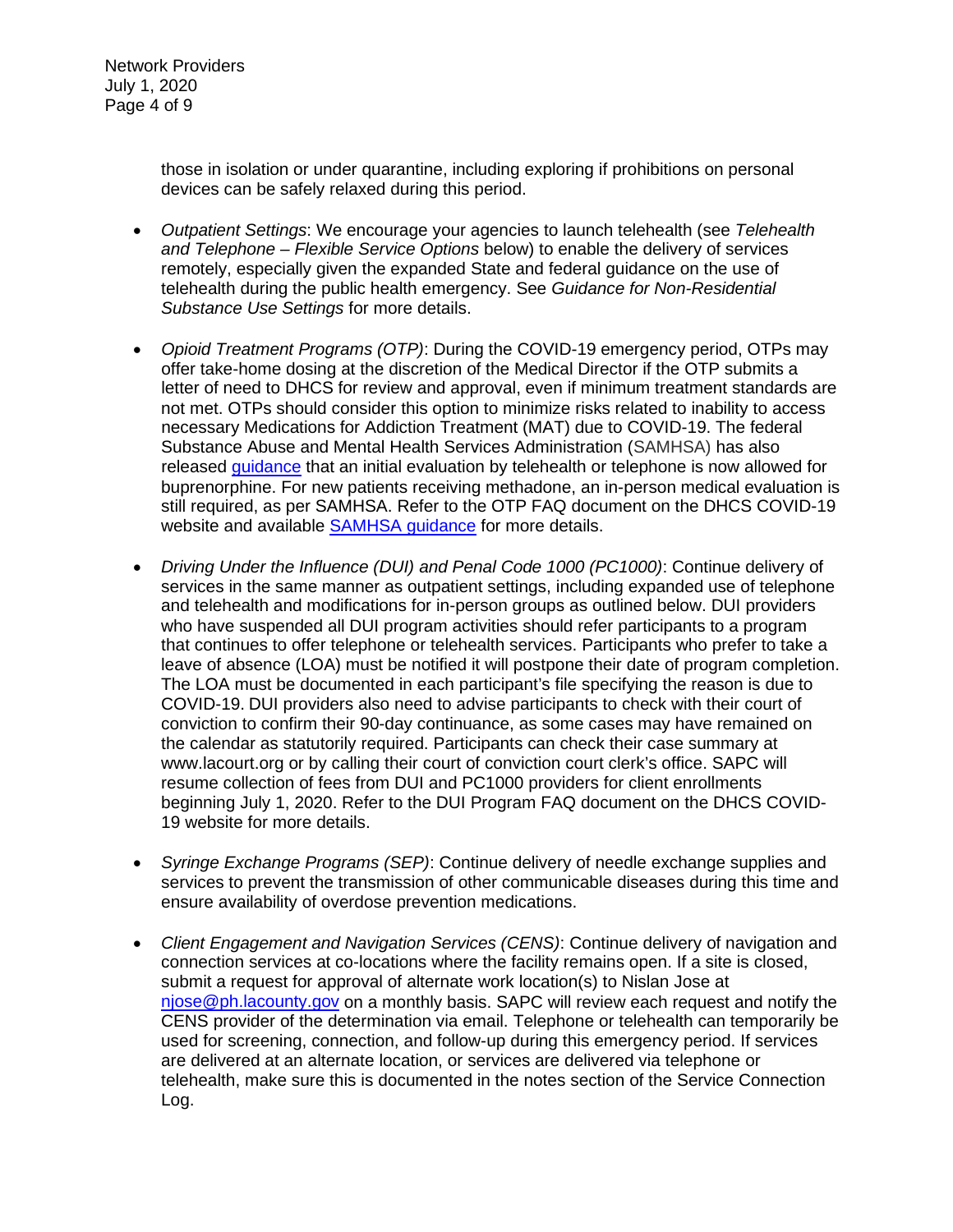Network Providers July 1, 2020 Page 5 of 9

## **Non-Essential Services: Modifying Services During Safer at Home Order**

Los Angeles County has created a Roadmap to Recovery that outlines a phased approach to reopen low-risk businesses with appropriate safeguards in place. Prevention providers are able to reopen and resume limited in-person work if ensuring appropriate social/physical distancing, proper infection control, and prioritizing access to critical services. Importantly, group activities via telehealth or telephone are still encouraged. In addition to the platform options under the *Telehealth and Telephone* section below, prevention providers are able to use public facing platforms inclusive of Facebook Live, Twitch, TikTok, and similar video communication applications for efforts that are not associated with individual- or group-based processing/counseling sessions.

As social/physical distancing protocols continue to be enforced for large group gatherings and schools/university closures, we encourage you to use this time for program planning, development, and ensuring service delivery readiness where appropriate. Similar to SAPC Treatment, in-person group activities are now allowable as outlined under the *Temporary Limit of Participants for All In-Person Group Activities* section below.

Your work continues to remain critical in addressing the adverse impact of alcohol and drug use on individuals and communities and reducing the likelihood that youth, young adults, and adults need SUD treatment services. See DPH's *Guidance for Non-Residential Substance Use Settings* for more detailed information.

## **Temporary Limit of Participants for All In-Person Group Activities**

In light of escalating COVID-19 cases and the growing need to enhance infection control to relieve overburdened hospitals, unprecedented actions are being taken to mitigate the risks of COVID-19 transmission in our communities. In recognition of the need to balance concerns about transmission risk with the benefits of group activities, beginning May 15, 2020 for treatment and prevention and until further notice, group activities (including but not limited to group counseling and patient education sessions) are limited to no more than ten (10) participants, including staff and patients/participants, if conducted in accordance with social/physical distancing requirements. Importantly, group activities via telehealth or telephone are still encouraged.

These actions are necessary to support the community-wide efforts to minimize disease spread through the limitation of group gatherings and activities. SAPC will continually reassess these temporary modifications of group activities and modify allowances based on COVID-19 transmission risks and considering risks and benefits of clients, staff, and communities. Providers are encouraged to explore approved on-line platforms to deliver these services as groups may be offered via telehealth and telephone.

## **Telehealth and Telephone – Flexible Service Options**

To encourage continued patient participation and reduce COVID-19 transmission, DHCS recently clarified that during this public health emergency period, providers can deliver all services using telephone and telehealth in accordance with the DHCS Mental Health and Substance Use Disorder Information Notice [18-011](https://www.dhcs.ca.gov/services/MH/Documents/Information%20Notices/IN%2018-%20Network%20Adequacy/MHSUDS_IN_18-011_Network_Adequacy.pdf) inclusive of other [DHCS Medi-Cal Policy](https://www.dhcs.ca.gov/provgovpart/Pages/Telehealth.aspx) or temporary modifications as outlined in the DHCS Behavioral Health Information Notice [20-009](https://www.dhcs.ca.gov/Documents/COVID-19/IN-20-009-Guidance-on-COVID-19-for-Behavioral-Health.pdf)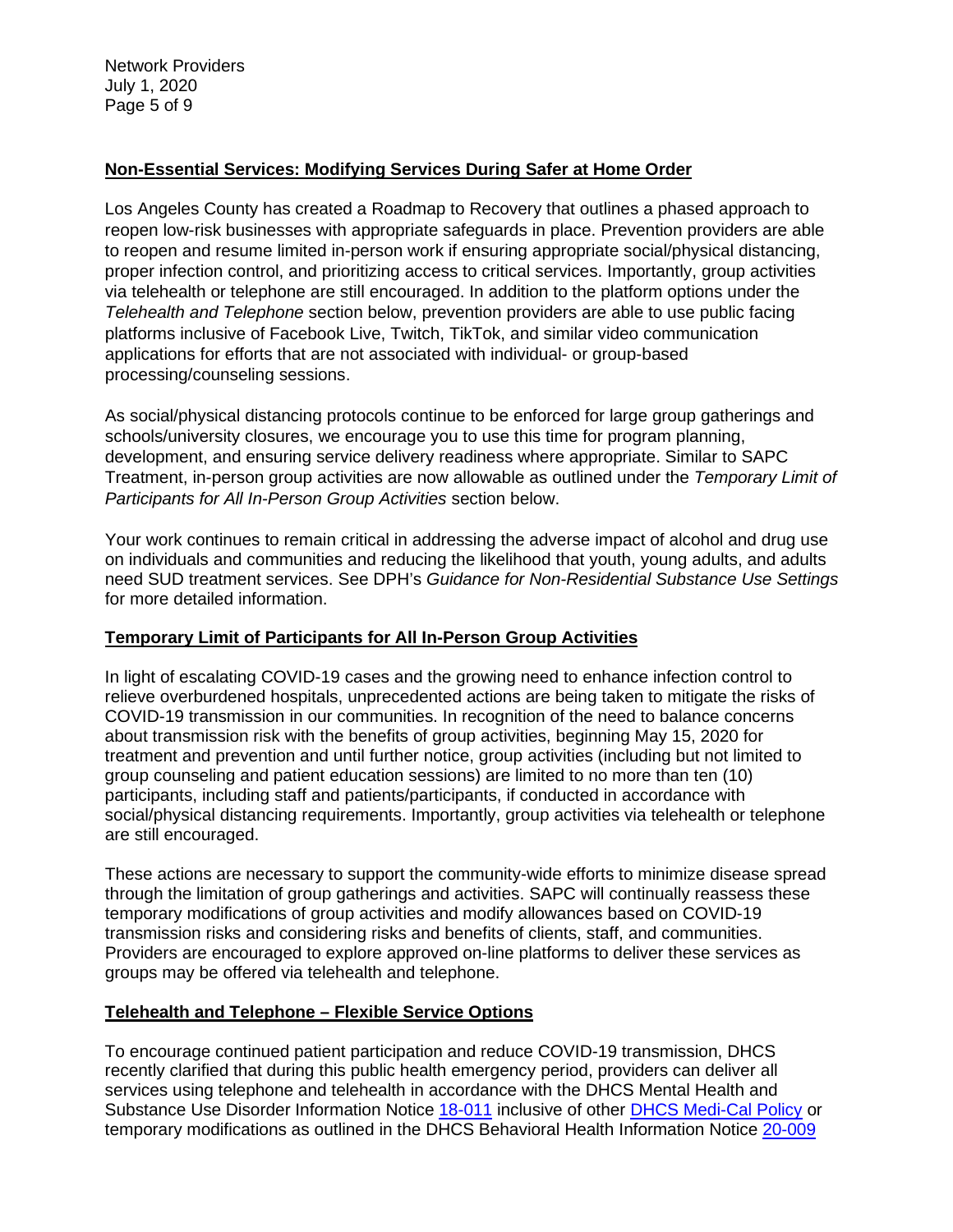Network Providers July 1, 2020 Page 6 of 9

and the DHCS Behavioral Health FAQ document. This temporary allowance includes the initial American Society of Addiction Medicine (ASAM) assessment and consultations between counselor and Licensed Practitioners of the Healing Arts (LPHA) to establish medical necessity, as well as all subsequent services after the establishment of medical necessity, in accordance with State allowances. Importantly, this includes:

- Documentation must include if services are delivered via telehealth or telephone; all other SAPC required documentation remains in place.
- Ink or electronic signatures are not required if it is documented that the patient is participating via telephone or telehealth due to COVID-19.
- Calls do not need to originate from a Drug Medi-Cal (DMC) certified site during this COVID-19 emergency period.
- Allowable staff positions, working within their scope of practice may deliver services via telehealth and/or telephone (i.e., assessment, treatment planning, crisis intervention, individual counseling, group counseling, collateral services, case management, Recovery Support Services, patient education) in any location that maintains patient confidentiality and patients may participate in telehealth services at any location of their choice.
- SAMHSA has released quidance that an initial evaluation by telehealth or telephone is now allowable for buprenorphine.
- Telephone services can also be offered in primary prevention and CENS office settings during this COVID-19 emergency period.

During this public health emergency period, federal guidance has modified restrictions on allowable telehealth platforms:

- *Temporarily Allowable Platforms*: Non-public facing popular video chat applications include Apple FaceTime, Facebook Messenger video chat, Google Hangouts video, Skype, Whatsapp video app, and Zoom.
- *Non-Allowable Platforms*: Facebook Live, Twitch, TikTok, and similar video communication applications that are public facing applications.

To ensure compliance with regulations, submit the Telehealth Attestation Form within 30-days of initiating telehealth services to Daniel Deniz, Chief of the Contract Management and Compliance Unit at [ddeniz@ph.lacounty.gov](mailto:ddeniz@ph.lacounty.gov) and [SAPCmonitoring@ph.lacounty.gov.](mailto:sapcmonitoring@ph.lacounty.gov) Providers utilizing a temporarily allowable platform are encouraged to transition to a HIPAA compliant platform as soon as possible to minimize service interruptions once the temporary allowance expires or is lifted.

# **Personal Protective Equipment and Other Essential Supplies**

Even as Los Angeles County's Stay at Home Health Officer Orders are relaxed, COVID-19 will continue to circulate within communities. Therefore, SAPC providers will need to identify strategies for optimizing their supply of Personal Protective Equipment (PPE). PPE includes, but is not limited to, surgical masks, gloves, gowns, and eye protection; other essential supplies to minimize risk of transmission include non-medical cloth face coverings and hand sanitizer. Providers should also obtain a thermometer (infrared, if possible) to check staff and patient/participant temperatures at least once per day, and particularly when there has been a confirmed COVID-19 positive case (staff or patient/participant).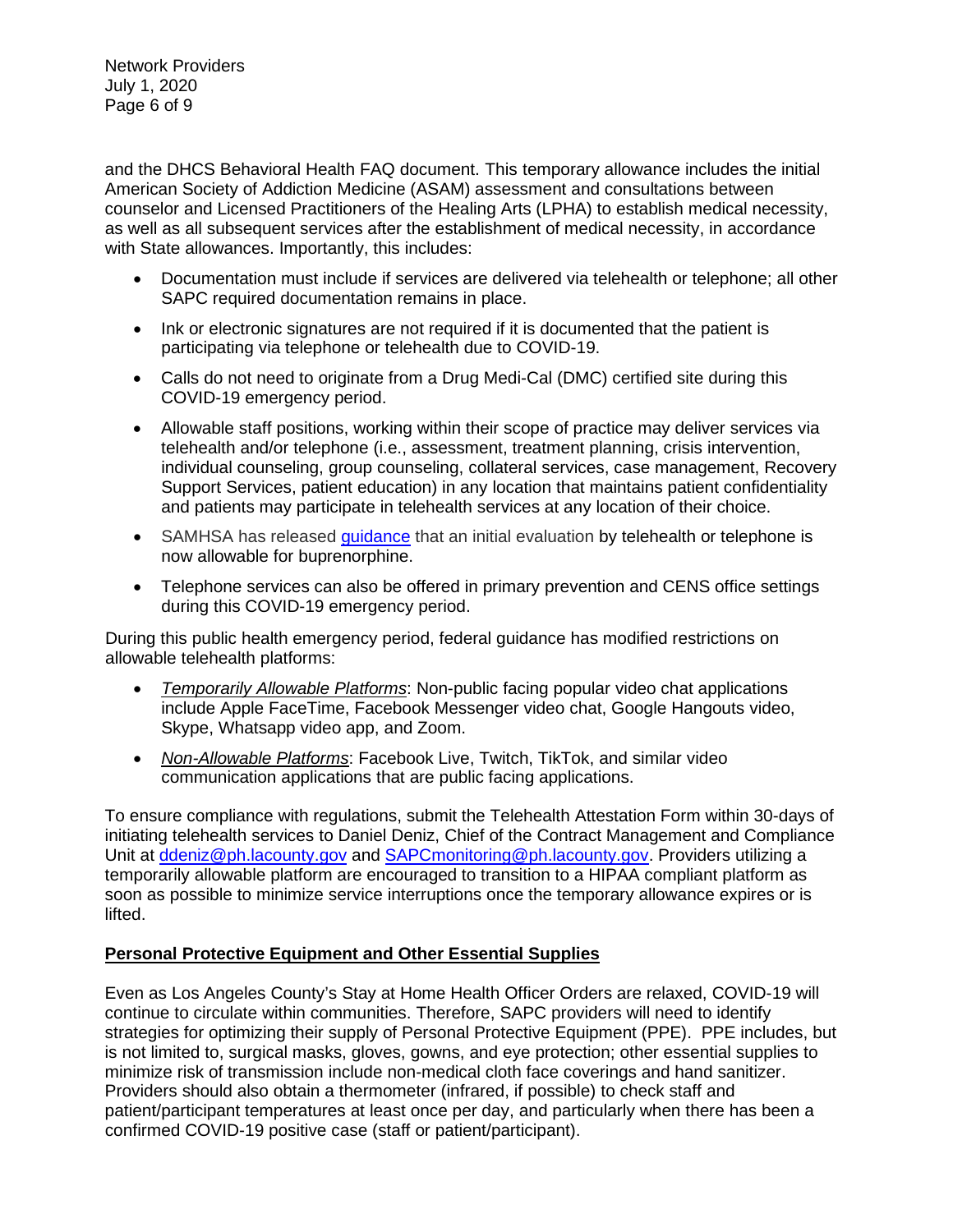Network Providers July 1, 2020 Page 7 of 9

Providers must follow PPE guidance for residential and non-residential settings available on the DPH and SAPC COVID-19 websites.

# **Technical Assistance and Support**

Transitioning to telephone and telehealth whenever possible to deliver treatment services is critical to slowing COVID-19 transmission and maintaining continuity of care for patients. Network providers who would like assistance in launching or growing their use of these formats of service delivery in outpatient and residential settings can reach out to the California Institute for Behavioral Health Solutions (CIBHS) for technical assistance by reaching out to Belia Sardinha at [bsardinha@ph.lacounty.gov.](mailto:bsardinha@ph.lacounty.gov) SAPC is also working with CIBHS to deliver web-based training sessions on these topics.

# **Funding Support for Continued Service Delivery**

SAPC is committed to supporting network providers who are fulfilling their role as essential health care workers and facilities in spite of concerns about COVID-19. To enable treatment providers to adjust to changes in patient volume and staff availability, SAPC modified its reimbursement structure for March, April, May, and June 2020 to settle at prorated actual allowable costs. [3](#page-6-0) Beginning on July 1, 2020, SAPC will resume the cost reconciliation process and settle Fiscal Year 2020-2021 at the lesser of costs or charges for treatment services. The movement to telehealth and telephone services should assist treatment network providers in continuing to admit new patients and serving current patients in accordance with the treatment plan. Prevention contracts will continue to settle at cost. CENS contracts will continue to settle at staff hour.

## **Allowable Costs for Prevention and Treatment Providers**

As you consider your expenditures for this period, please know that staffing, benefits and infrastructure costs are allowable for those who are telecommuting and using telephone or telehealth to continue serving prevention participants or treatment patients (as outlined in the Treatment Plan, even if sessions are shorter due to the need to accommodate their caseloads). This is important as staff who are exhibiting any COVID-19 symptoms must abide by DPH's Home Isolation Order and staff who may have been exposed to COVID-19 or who have been in close contact (as defined by being within 6 feet for more than 10 minutes or touching bodily fluids or secretions of an individual with COVID-19 symptoms) with a symptomatic patient/participant or staff must abide by DPH's Home Quarantine Order. If these staff become ill and unable work, they should be offered compensated sick/personal time.

Operationalizing telehealth and supporting staff who are unable to work are allowable costs and could be included if within the executed contract amount. Investing in a compliant telehealth platform should also be considered beyond the COVID-19 public health emergency. A budget modification will be required, however, if the change results in an increase above 10 percent of the line-item.

<span id="page-6-0"></span><sup>3</sup> Payments for July 2019 through February 2020 remain dependent of the volume of submitted fee-for-service claims, and the lesser of costs or charges ("claims"). Contract augmentation processed after March 30, 2020 are subject to reductions due to anticipated commensurate reductions in service volume. Contract augmentation requests received after April 15, 2020 may be denied based on review of provider performance, utilization, and overall network need.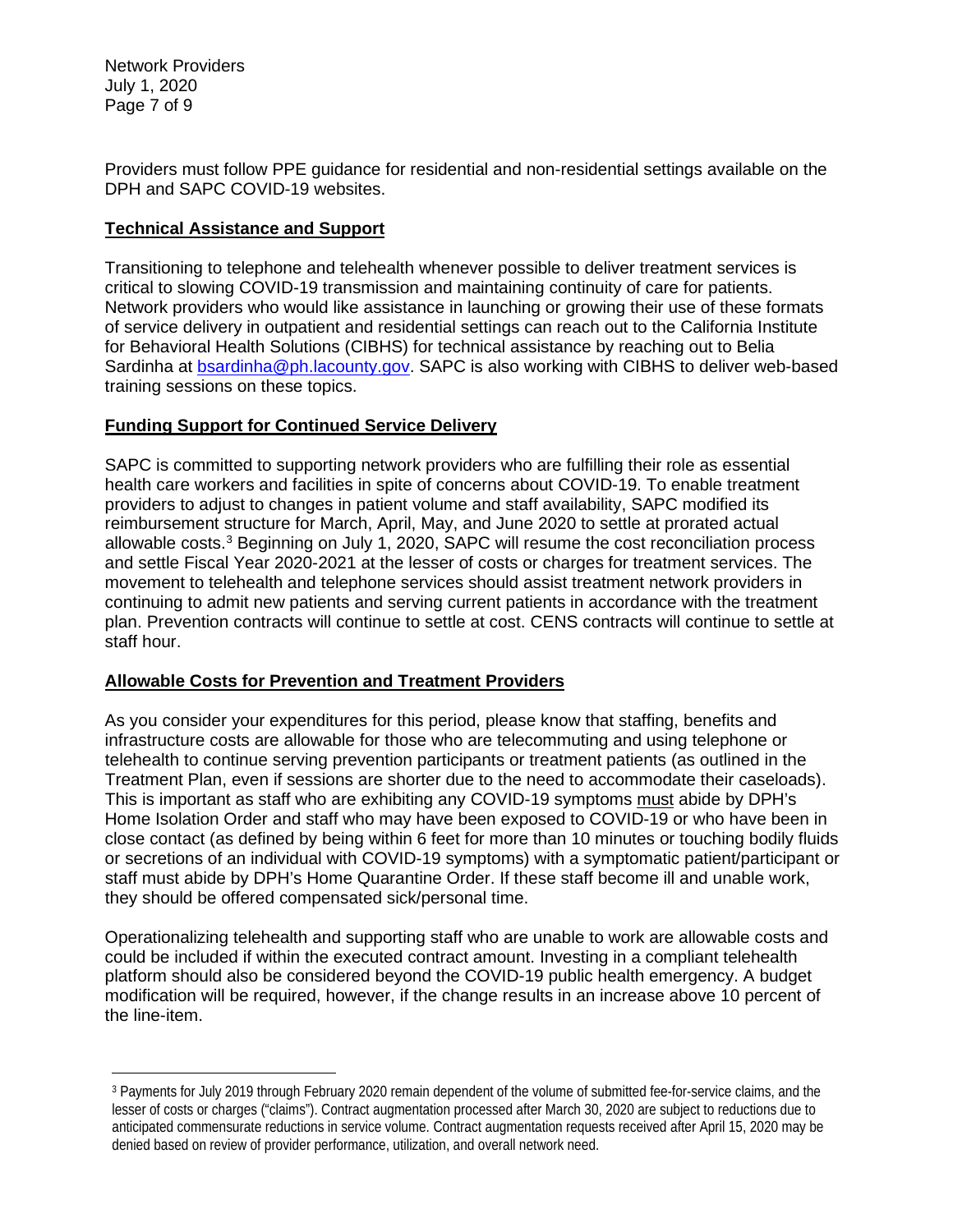Network Providers July 1, 2020 Page 8 of 9

### **Compliance Monitoring**

SAPC will continue conducting desk reviews at this time but is evaluating how and when to resume onsite visits. Critical oversight and technical assistance as it relates to issues such as health and safety or extensive noncompliance issues may be conducted onsite.

SAPC will not issue citations or disallowances if it is documented that DMC timeframes could not be adhered to due to the patient's inability to attend services or coverage was not possible due to significant workforce reductions. Examples include, but may not be limited to:

- Minimum service hours for outpatient and intensive outpatient, including delivery of one required service every 30-days (DHCS DMC and Title 22);
- Minimum weekly service hours for residential when one clinical service is provided daily;
- On time completion and signatures on mandated documents (assessment, physical, health questionnaire, treatment plan per Title 22); and
- On time co-signature of documents.

Importantly, providers are not expected to get required signatures from patients who receive services during the time period of the COVID-19 public health emergency but must document the reason for the missing or late signature in all instances. When the public emergency ends, providers should obtain signatures from all patients per usual, but signatures cannot be backdated. Providers are not expected to obtain signatures on these documents for patients that started and discontinued services during the COVID-19 public health emergency. California Outcome Measurement System (CalOMS) data reporting is a federal requirement and is not suspended.

SAMHSA has issued [new guidance](https://www.samhsa.gov/sites/default/files/covid-19-42-cfr-part-2-guidance-03192020.pdf) which allows providers to share patient information that would normally be protected under 42 CFR Part 2 in instances of a bona fide medical emergency. Usage of the medical emergency exception must be documented by providers.

In all instances, the inability to meet these requirements must be appropriately documented in the patient's file with an indication of how and why COVID-19 impacted care. Any disallowances as a result of a federal or state audit, however, will be recouped by SAPC.

Unless modifications to requirements during the COVID-19 emergency period are otherwise indicated by DHCS or SAPC, treatment providers are expected to maintain compliance with all applicable local, state, and federal requirements.

#### **Site Closures or Service Reductions**

Accessing SUD services during this public health crisis may be more critical for some patients to reduce the risk of relapse. Providers must ensure that services described in your SAPC Agreement, with the considerations and allowances described in this document, remain in effect. In accordance with the SUSPENSION OR TERMINATION FOR DEFAULT section of your agreement, the County may suspend or terminate a contract if the contractor fails to perform any contracted services.